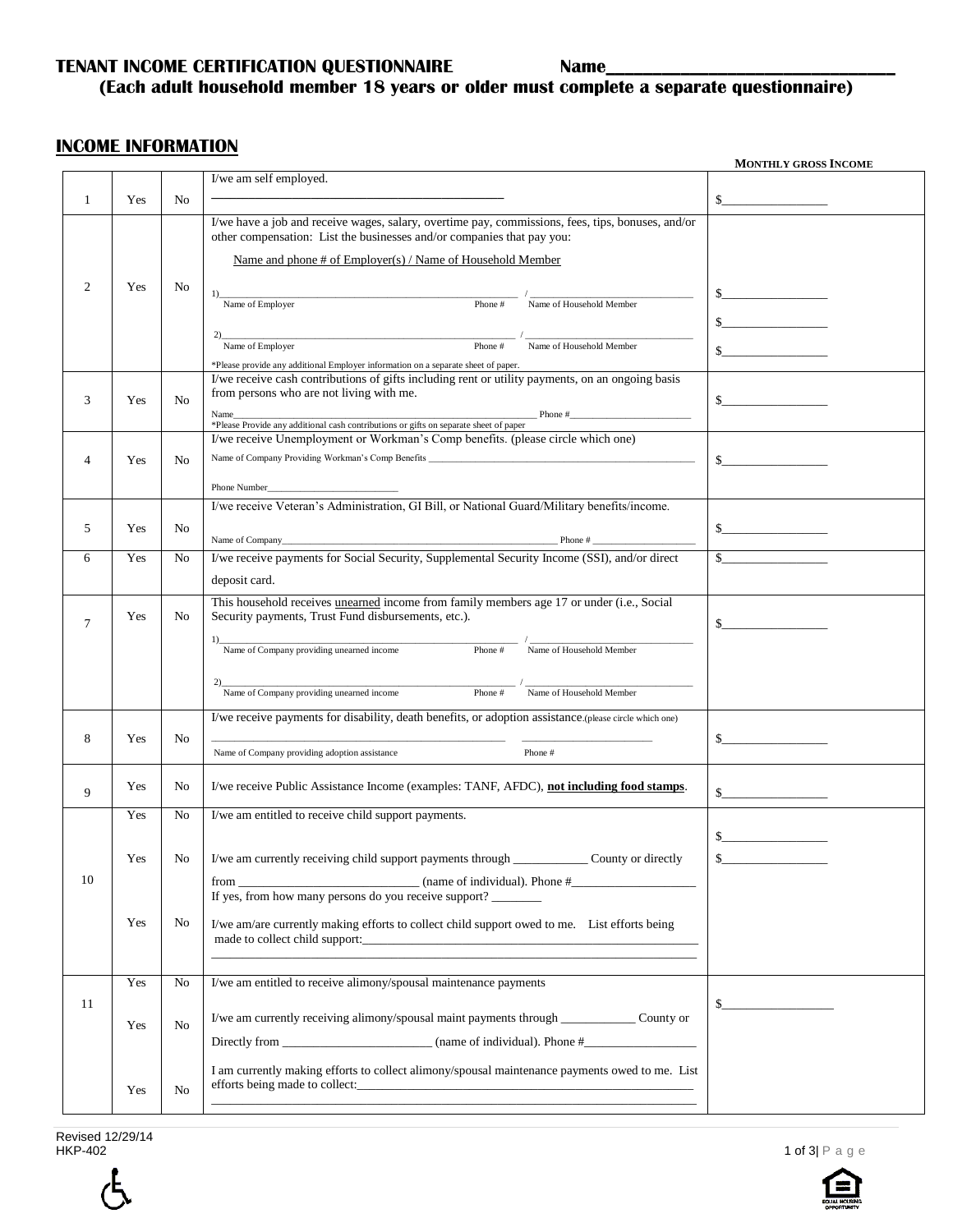#### **TENANT INCOME CERTIFICATION QUESTIONNAIRE Name\_**

## **(Each adult household member 18 years or older must complete a separate questionnaire)**

| 12 | Yes | N <sub>o</sub> | I/we receive periodic payments from trusts, annuities, inheritance, severance, retirement funds or<br>pensions, insurance policies, or lottery winnings.<br>Phone #<br>Name of Household Member<br>Source                 |                         |
|----|-----|----------------|---------------------------------------------------------------------------------------------------------------------------------------------------------------------------------------------------------------------------|-------------------------|
|    |     |                | Phone#<br>Name of Household Member<br>Source                                                                                                                                                                              |                         |
| 13 | Yes | N <sub>o</sub> | I/we receive income from real or personal property.<br>Please Explain                                                                                                                                                     | (use net earned income) |
| 14 | Yes | N <sub>o</sub> | I/we am a full-time student and receive Section 8 assistance. I receive student financial<br>assistance (i.e., grants, private sources) in amounts that exceed tuition costs.<br>Name of School Name of School<br>Phone # |                         |

### **Asset information**

|                |     |                |                                                                                                                                                                                                                                                                                                                                                                                                                                                                                                                                                                                           | <b>INTEREST RATE</b>               | <b>BALANCE/CASH VALUE</b> |
|----------------|-----|----------------|-------------------------------------------------------------------------------------------------------------------------------------------------------------------------------------------------------------------------------------------------------------------------------------------------------------------------------------------------------------------------------------------------------------------------------------------------------------------------------------------------------------------------------------------------------------------------------------------|------------------------------------|---------------------------|
|                |     |                | I/we have a checking $account(s)$ . If yes, list $bank(s)$ :                                                                                                                                                                                                                                                                                                                                                                                                                                                                                                                              |                                    |                           |
| $\mathbf{1}$   | Yes | N <sub>o</sub> |                                                                                                                                                                                                                                                                                                                                                                                                                                                                                                                                                                                           | $\frac{9}{6}$                      | s                         |
|                |     |                |                                                                                                                                                                                                                                                                                                                                                                                                                                                                                                                                                                                           | $\frac{9}{6}$                      | $\mathbb{S}$              |
|                |     |                | $2)$ $\overline{\text{Name}}$ $\text{Note:}$ $\frac{1}{2}$ $\overline{\text{None}}$ $\frac{1}{2}$ $\overline{\text{None}}$ $\frac{1}{2}$ $\overline{\text{None}}$ $\frac{1}{2}$ $\overline{\text{None}}$ $\frac{1}{2}$ $\overline{\text{None}}$ $\frac{1}{2}$ $\overline{\text{None}}$ $\frac{1}{2}$ $\overline{\text{None}}$ $\frac{1}{2}$ $\overline{\text{None}}$ $\frac{1}{2}$ $\overline{\text{None}}$ $\frac{1}{2$                                                                                                                                                                  |                                    |                           |
|                |     |                |                                                                                                                                                                                                                                                                                                                                                                                                                                                                                                                                                                                           |                                    |                           |
|                |     |                | I/we have a savings account. If yes, list bank(s):                                                                                                                                                                                                                                                                                                                                                                                                                                                                                                                                        |                                    |                           |
| $\overline{2}$ | Yes | No             | $1)$ $\overline{\text{Name}}$ $\text{Phone}$ #                                                                                                                                                                                                                                                                                                                                                                                                                                                                                                                                            | $\sim$ $\frac{\%}{\%}$             | s                         |
|                |     |                |                                                                                                                                                                                                                                                                                                                                                                                                                                                                                                                                                                                           | $\frac{9}{6}$                      | $\mathbf{s}$              |
|                |     |                | $\begin{array}{c}\n\text{Phone } \# \quad \text{Acct#} \quad \text{Acct#} \quad \text{Area} \quad \text{Area} \quad \text{Area} \quad \text{Area} \quad \text{Area} \quad \text{Area} \quad \text{Area} \quad \text{Area} \quad \text{Area} \quad \text{Area} \quad \text{Area} \quad \text{Area} \quad \text{Area} \quad \text{Area} \quad \text{Area} \quad \text{Area} \quad \text{Area} \quad \text{Area} \quad \text{Area} \quad \text{Area} \quad \text{Area} \quad \text{Area} \quad \text{Area} \quad \text{Area} \quad \text{Area} \quad \text{Area} \quad \text{$<br>2)<br>Name |                                    |                           |
|                |     |                | I/we have a revocable trust(s). If yes, list bank(s):                                                                                                                                                                                                                                                                                                                                                                                                                                                                                                                                     |                                    |                           |
| 3              | Yes | No.            |                                                                                                                                                                                                                                                                                                                                                                                                                                                                                                                                                                                           | $\frac{9}{6}$                      | s                         |
|                |     |                | Phone #<br>Name                                                                                                                                                                                                                                                                                                                                                                                                                                                                                                                                                                           |                                    |                           |
|                |     |                | I/we own real estate. If yes, provide description:                                                                                                                                                                                                                                                                                                                                                                                                                                                                                                                                        |                                    |                           |
| $\overline{4}$ | Yes | N <sub>o</sub> |                                                                                                                                                                                                                                                                                                                                                                                                                                                                                                                                                                                           |                                    | s                         |
|                |     |                |                                                                                                                                                                                                                                                                                                                                                                                                                                                                                                                                                                                           |                                    |                           |
|                |     |                |                                                                                                                                                                                                                                                                                                                                                                                                                                                                                                                                                                                           |                                    |                           |
|                |     |                | I/we own stocks, bonds, or Treasury Bills. List sources/bank names                                                                                                                                                                                                                                                                                                                                                                                                                                                                                                                        |                                    |                           |
|                |     |                |                                                                                                                                                                                                                                                                                                                                                                                                                                                                                                                                                                                           | $\frac{0}{2}$                      | s                         |
|                |     |                | 1)<br>Phone #<br>Name                                                                                                                                                                                                                                                                                                                                                                                                                                                                                                                                                                     |                                    |                           |
| 5              | Yes | No             |                                                                                                                                                                                                                                                                                                                                                                                                                                                                                                                                                                                           | $\%$<br>$\mathcal{L}^{\text{max}}$ | s                         |
|                |     |                | 2)                                                                                                                                                                                                                                                                                                                                                                                                                                                                                                                                                                                        | $\frac{0}{0}$                      | $\mathbb{S}$              |
|                |     |                | Phone #<br>Name                                                                                                                                                                                                                                                                                                                                                                                                                                                                                                                                                                           |                                    |                           |
|                |     |                | I/we have Certificates of Deposit (CD) or Money Market Account(s).                                                                                                                                                                                                                                                                                                                                                                                                                                                                                                                        |                                    |                           |
|                |     |                | If yes, list sources/bank names                                                                                                                                                                                                                                                                                                                                                                                                                                                                                                                                                           |                                    |                           |
| 6              | Yes | N <sub>o</sub> | 1)                                                                                                                                                                                                                                                                                                                                                                                                                                                                                                                                                                                        | $\%$                               | s                         |
|                |     |                | Phone $#$<br>Name                                                                                                                                                                                                                                                                                                                                                                                                                                                                                                                                                                         | $\%$<br>$\overline{\phantom{a}}$   | s                         |
|                |     |                | 2)                                                                                                                                                                                                                                                                                                                                                                                                                                                                                                                                                                                        | $\frac{0}{0}$                      | $\mathsf{\$}$             |
|                |     |                | Phone #<br>Name                                                                                                                                                                                                                                                                                                                                                                                                                                                                                                                                                                           |                                    |                           |
|                |     |                |                                                                                                                                                                                                                                                                                                                                                                                                                                                                                                                                                                                           |                                    |                           |
|                |     |                | I/we have an IRA/Lump Sum Pension/Keogh Account/401K.                                                                                                                                                                                                                                                                                                                                                                                                                                                                                                                                     |                                    |                           |
| $\overline{7}$ |     |                | If yes, list bank $(s)$                                                                                                                                                                                                                                                                                                                                                                                                                                                                                                                                                                   |                                    |                           |
|                | Yes | No.            |                                                                                                                                                                                                                                                                                                                                                                                                                                                                                                                                                                                           | $\frac{0}{0}$                      | s                         |
|                |     |                | Phone #<br>Name                                                                                                                                                                                                                                                                                                                                                                                                                                                                                                                                                                           | $\%$                               | $\sim$                    |
|                |     |                | 2)                                                                                                                                                                                                                                                                                                                                                                                                                                                                                                                                                                                        |                                    |                           |
|                |     |                | Phone $#$<br>Name                                                                                                                                                                                                                                                                                                                                                                                                                                                                                                                                                                         |                                    |                           |
|                |     |                |                                                                                                                                                                                                                                                                                                                                                                                                                                                                                                                                                                                           |                                    |                           |
|                |     |                |                                                                                                                                                                                                                                                                                                                                                                                                                                                                                                                                                                                           |                                    |                           |

Revised 12/29/14<br>HKP-402



2 of 3 $|$  P a g e